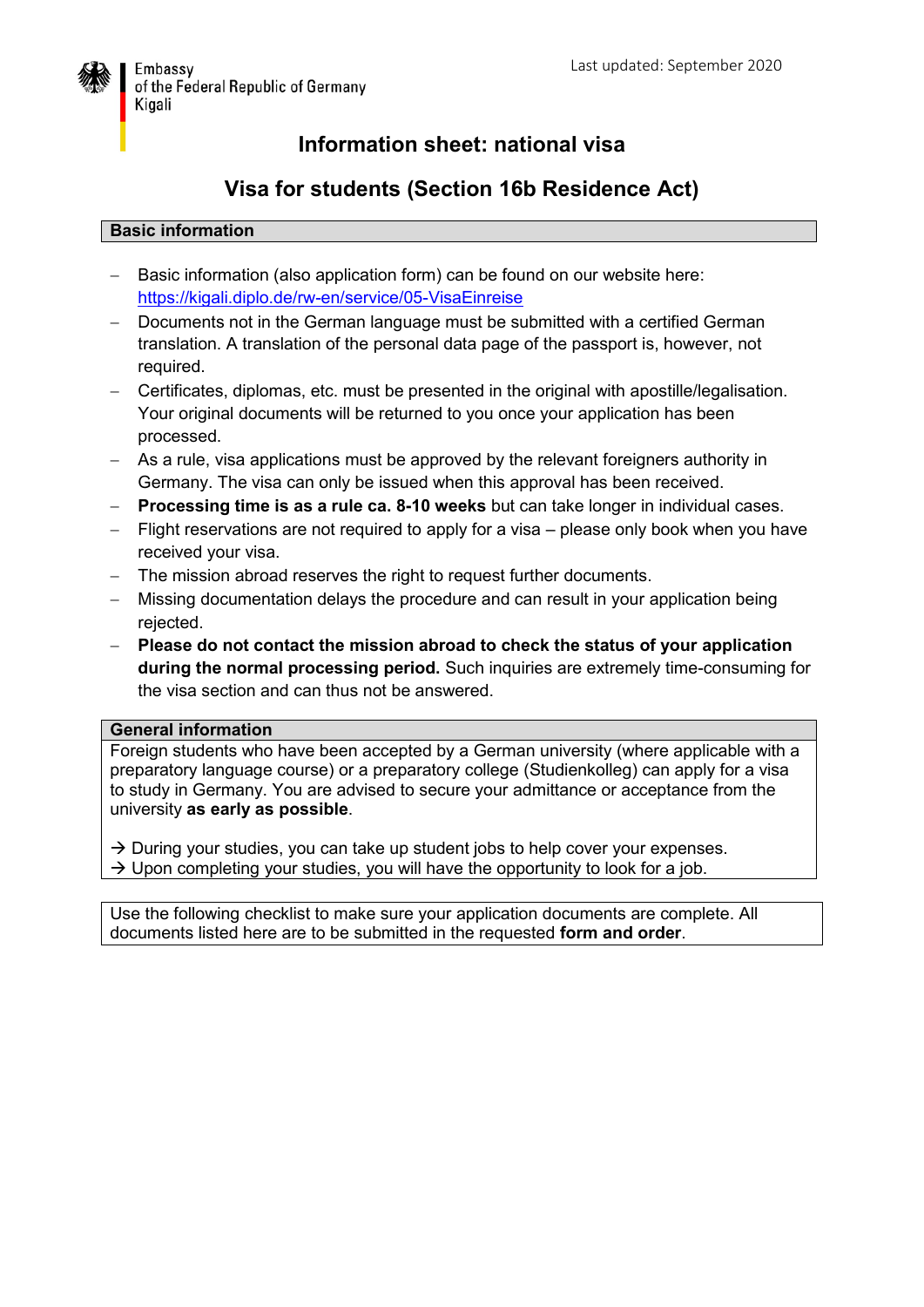

| <b>Visa application checklist</b>                                                                     |                                                                                                                                                                                                                                                                                                                                                                                                                                                                                                                                                                  |                |
|-------------------------------------------------------------------------------------------------------|------------------------------------------------------------------------------------------------------------------------------------------------------------------------------------------------------------------------------------------------------------------------------------------------------------------------------------------------------------------------------------------------------------------------------------------------------------------------------------------------------------------------------------------------------------------|----------------|
| The following documents are to be submitted in full with every application.                           |                                                                                                                                                                                                                                                                                                                                                                                                                                                                                                                                                                  |                |
|                                                                                                       |                                                                                                                                                                                                                                                                                                                                                                                                                                                                                                                                                                  | <b>Missing</b> |
|                                                                                                       | Two (2) fully completed and signed applications including declarations pursuant to<br>Section 54 Residence Act                                                                                                                                                                                                                                                                                                                                                                                                                                                   |                |
|                                                                                                       | Where applicable, two (2) declarations fully completed and signed regarding contact details<br>and power of attorney                                                                                                                                                                                                                                                                                                                                                                                                                                             |                |
|                                                                                                       | https://kigali.diplo.de/blob/2382622/cf5ef312a60312a5ca5042bd53e46a72/erklaerung-<br>erreichbarkeit-einwilligung-vertretung-vollmacht-englisch-data.pdf                                                                                                                                                                                                                                                                                                                                                                                                          |                |
|                                                                                                       | Two (2) recent biometric passport photos (see specimen photos)                                                                                                                                                                                                                                                                                                                                                                                                                                                                                                   |                |
|                                                                                                       | Valid passport (personally signed and with at least two (2) completely empty pages)                                                                                                                                                                                                                                                                                                                                                                                                                                                                              |                |
|                                                                                                       | Two (2) uncertified copies of the data page of your valid passport                                                                                                                                                                                                                                                                                                                                                                                                                                                                                               |                |
|                                                                                                       | Proof of admittance to the study course/preparatory college (original and two (2) copies),                                                                                                                                                                                                                                                                                                                                                                                                                                                                       |                |
|                                                                                                       | including information on the language of instruction                                                                                                                                                                                                                                                                                                                                                                                                                                                                                                             |                |
|                                                                                                       | Where available: Certificates of other academic qualifications (original and two (2) copies)<br>Curriculum vitae with one (1) extra copy                                                                                                                                                                                                                                                                                                                                                                                                                         |                |
|                                                                                                       | Letter of motivation with one (1) extra copy                                                                                                                                                                                                                                                                                                                                                                                                                                                                                                                     |                |
|                                                                                                       | Where not confirmed by the university in the admittance notification: Proof of the language                                                                                                                                                                                                                                                                                                                                                                                                                                                                      |                |
|                                                                                                       | skills in the language of instruction for the study course or the preparatory course (without<br>a preparatory language course as a rule at least B2 in the language of instruction) (original<br>and two (2) copies)                                                                                                                                                                                                                                                                                                                                            |                |
|                                                                                                       | Proof of adequate financial means                                                                                                                                                                                                                                                                                                                                                                                                                                                                                                                                |                |
|                                                                                                       | <b>Financing</b><br>To stay in Germany the applicant must have at their disposal at least 853 $\epsilon$ per month.<br>Proof must be submitted with the application of financial means for at least one year, that is<br>at least 10,236 $\epsilon$ (for example, in the form of a blocked account or a formal undertaking by<br>a third person to cover all costs).                                                                                                                                                                                             |                |
|                                                                                                       | In the case of financing in the form of a blocked account: Open the blocked account in<br>good time BEFORE you apply for a visa. When applying for a visa, only the official<br>confirmation of the opening of the account including information on the amount paid in<br>and the amount available per month will be accepted. A confirmation which does not<br>include this information is not sufficient.                                                                                                                                                      |                |
|                                                                                                       | Proof of adequate health insurance cover                                                                                                                                                                                                                                                                                                                                                                                                                                                                                                                         |                |
|                                                                                                       | If as a student you want to take out statutory health insurance, you must bear in mind that<br>this insurance can only begin when you take up residence in Germany and after enrolment.<br>If you enter Germany beforehand, private health insurance must be taken out for the period<br>prior to enrolment and registering for statutory health insurance. In its terms and<br>conditions, travel health insurance can exclude protection if a long-term or permanent stay<br>is planned. So-called incoming travel insurance can also contain such exclusions. |                |
| In the case of preparatory language course or internship                                              |                                                                                                                                                                                                                                                                                                                                                                                                                                                                                                                                                                  |                |
| Acceptance for preparatory language course or internship                                              |                                                                                                                                                                                                                                                                                                                                                                                                                                                                                                                                                                  |                |
| Applicant of a nationality other than Rwandan                                                         |                                                                                                                                                                                                                                                                                                                                                                                                                                                                                                                                                                  |                |
| Proof of habitual abode by "residence permit/visa"                                                    |                                                                                                                                                                                                                                                                                                                                                                                                                                                                                                                                                                  |                |
|                                                                                                       | Fee                                                                                                                                                                                                                                                                                                                                                                                                                                                                                                                                                              |                |
| Processing fee of 75 $\epsilon$ . Payable cash in RWF.                                                |                                                                                                                                                                                                                                                                                                                                                                                                                                                                                                                                                                  |                |
| <b>Completeness of application</b>                                                                    |                                                                                                                                                                                                                                                                                                                                                                                                                                                                                                                                                                  |                |
| The application is complete: $\Box$ Yes<br>No, the information/documents indicated above are lacking. |                                                                                                                                                                                                                                                                                                                                                                                                                                                                                                                                                                  |                |